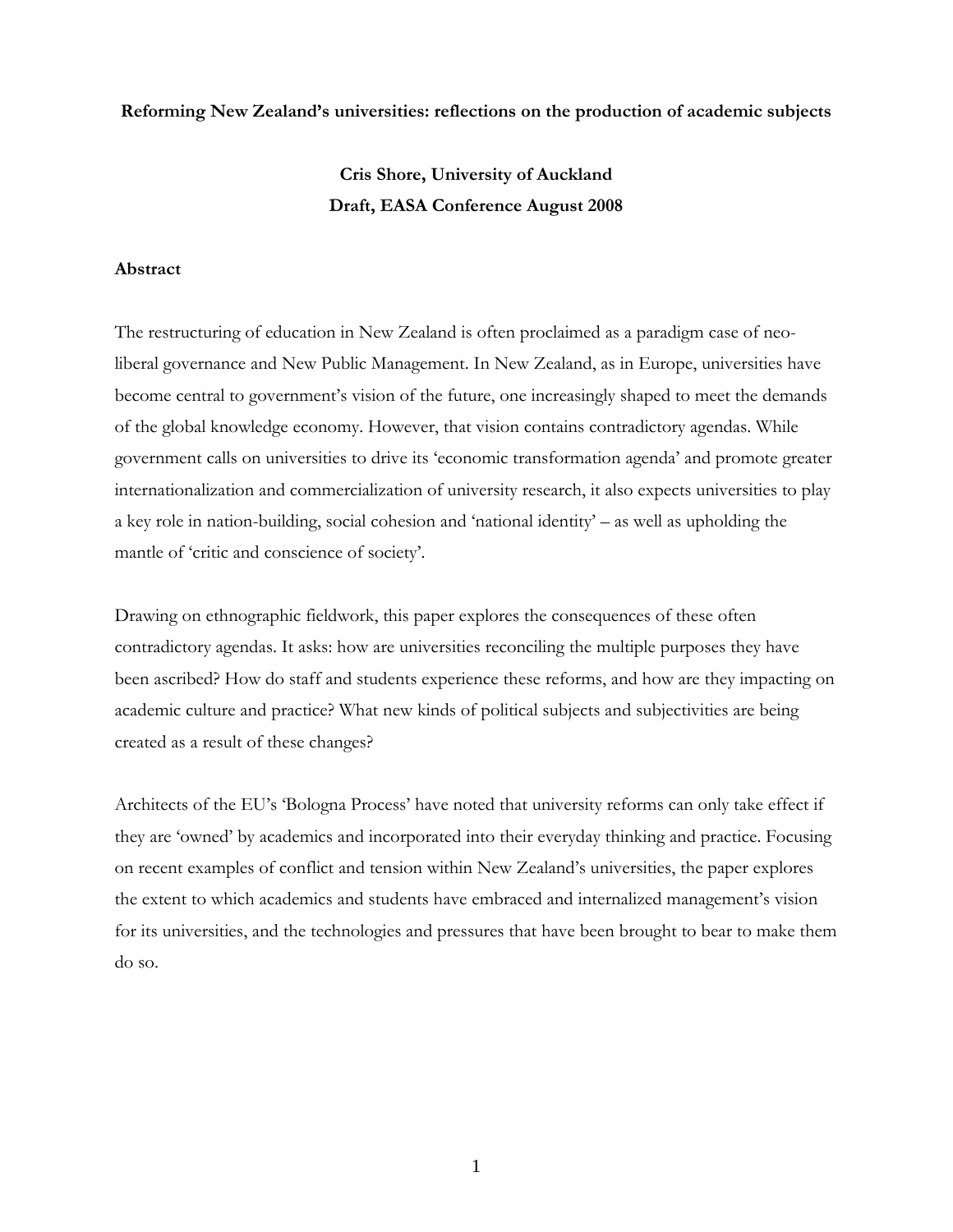*The ascendancy of neoliberalism and the associated discourses of 'new public management' during the 1980s and 1990s has produced a fundamental shift in the way universities and other institutions of higher educations have defined and justified their institutional existence. The traditional professional culture of open intellectual enquiry and debate has been replaced with an institutional stress on performativity … .strategic planning, performance indicators, quality assurance measures and academic audits.* 

(Olssen and Peters 2005:1)

#### **Introduction: University Reform, New Zealand and the Global Knowledge Economy**

Since the 1980s, universities throughout the developed world have been subjected to an almost continuous process of re-structuring and reform as governments have tried to curb public spending and capitalize on the new economic opportunities being opened up university teaching and research in the new 'global knowledge economy'. New Zealand is often held up as a pioneer in the introduction of neo-liberalism, New Public Management and the commercialization of academic research.<sup>[1](#page-15-0)</sup> That reform process has been marked by:

- 1. A major expansion of student numbers (the massification of universities) coupled with a steep decline in the level of government funding per student. These developments mark a paradigm shift from the idea of tertiary education as a 'public good' geared to producing an educated citizenry to a new conception of higher education as an individual economic investment (see Ingenio interview)
- 2. A corresponding shift in the idea of the university, from the Humboldtian notion of the university as a place of critical enquiry and autonomous learning to that of the university as a transnational business corporation operating in a competitive global knowledge economy'.(Readings 1996:13)

In pursuit of this neoliberal vision, successive governments in NZ and elsewhere have introduced new methods of funding and new systems of auditing and accountability designed to make universities more economical, accountable, flexible and more responsive both to industry and to government itself. These changes have been accompanied by the rise of new regimes for the measurement and monitoring, 'quality assurance', 'performance management' and 'international benchmarking' that is quite unprecedented in history. From the perspective of many academics, today's managed university seems to have more systems in place for the discipline and surveillance of academic activity than Foucault's archetypal nineteenth century prison.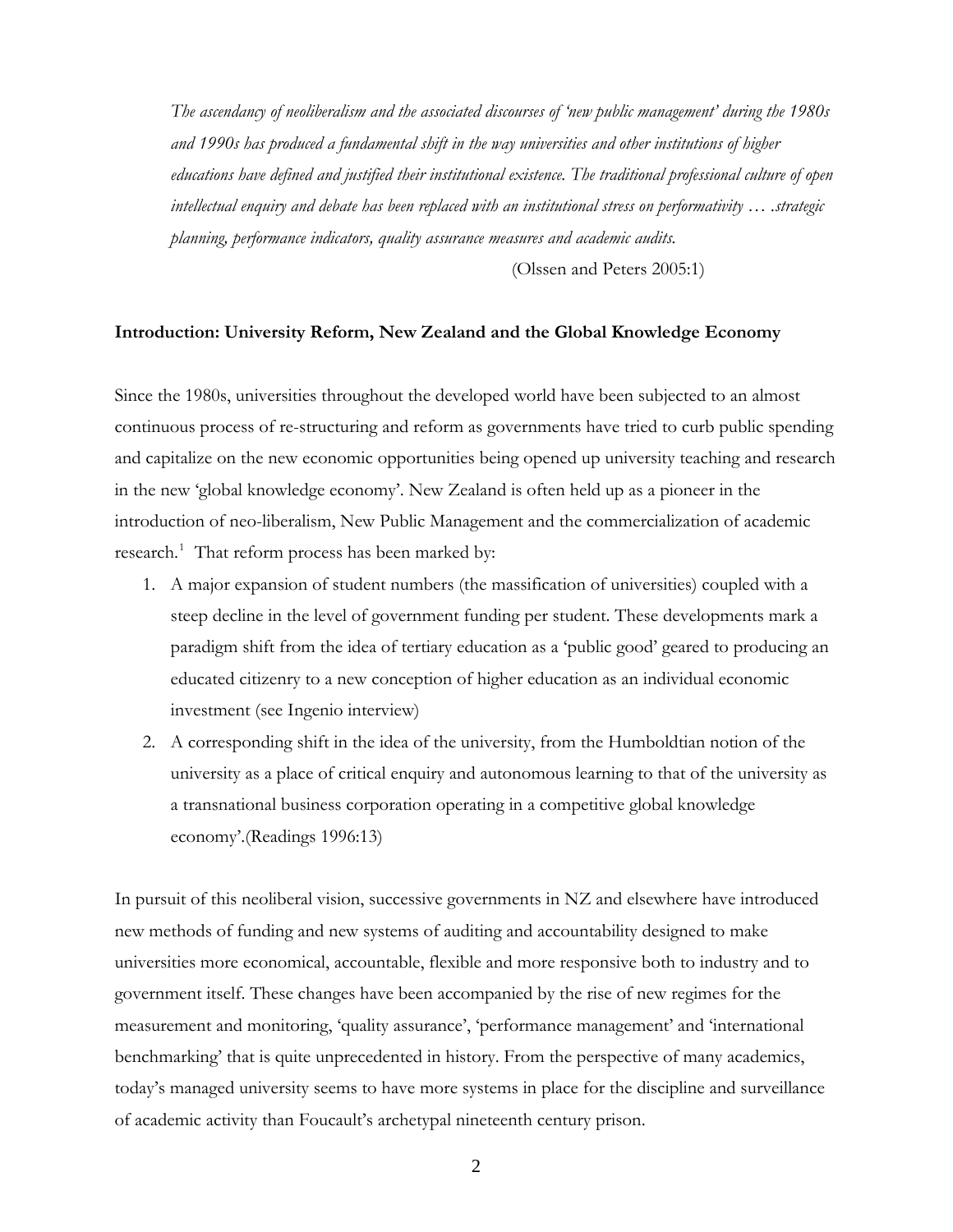One of the consequences of all these changes is a growing sense of uncertainty about the role of the university in society. Despite the proliferation of 'vision statements' and 'strategic plans', it is no longer clear what the university is actually *for*. Moreover, the modern university was historically linked to the nation sate, which it served by promoting the idea of a common national culture. But as Bill Readings noted over 20 years ago, the nation-state is no longer the major site at which capital reproduces itself and 'national culture no longer provides an overarching ideological meaning for what goes on in the University'. This has led some scholars to conclude that commercialization is leading to the death of the project of liberal education. Not only is the professoriate 'being proletarianized' with rising numbers of academic staff on casualized, shortterm contracts (over 70% of academics in the USA), but the production of knowledge within Universities is now 'equally uncertain' (Readings 1996: 1).

What effect are these reforms having on the way we think about universities and their role in society? How are they changing the behaviour and self-understandings of university staff and students? And what are their implications for the future of our universities? These are some of the wider questions that I am currently researching in my project on 'University reform and the Knowledge Economy'. My aim, like that of any institutional ethnography, is to understand how these events appear to the actors themselves; to analyse how staff, students and managers perceive, experience and negotiate the institutional changes brought by those reforms, what they say about them, and the issues and concerns that most affect their lives and everyday relationships (Smith 2002).

In this paper I will focus on 4 key questions that have provided a focus for my research:

- 1. What is the state of New Zealand's universities two decades after the neoliberal revolution of the 1980s?
- 2. What is government's 'vision' for the sector and how are universities reconciling the multiple roles they have been ascribed?
- 3. How do staff and students experience these reforms, and how are they impacting on academic culture and practice?
- 4. What new kinds of political subjects and subjectivities are being created as a result of these changes? And what do these patterns tell us about wider trends in the progress of neoliberalization?

Since anthropology's approach necessarily rests on comparisons, let me begin with a more global comparative perspective.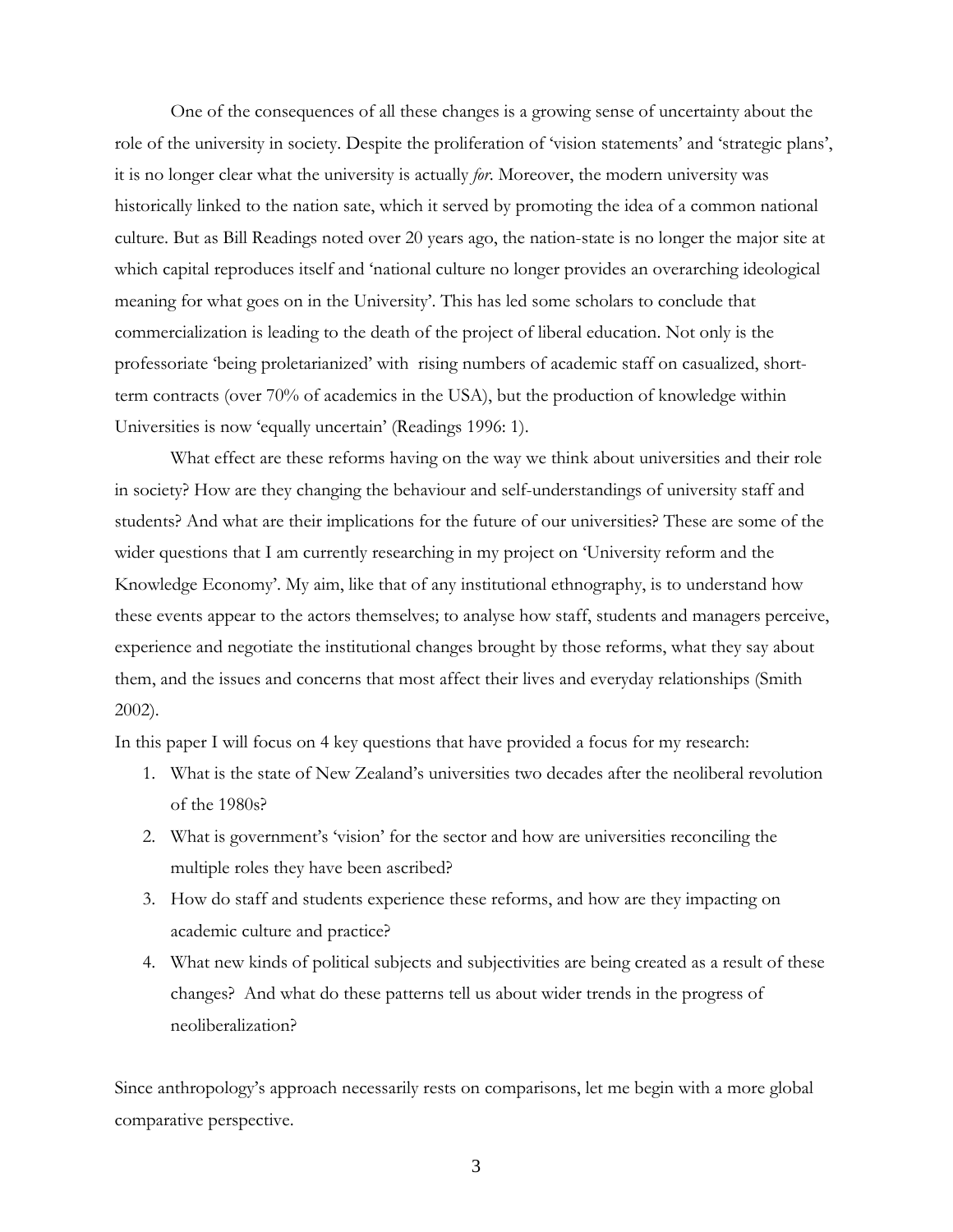### **University Reform in International Context: How Government sees universities**

Like other OECD countries, the NZ government looks to universities to drive the knowledge economy on whose success it depends for sustaining New Zealand's position among the world's wealthiest states. Since the 1990s, governments everywhere seem to have re-discovered the commercial value of universities and have made them central to their vision of the future (Peters 2001). In Britain, that vision was clearly set out in the Government's 2003 White Paper, *The Future of Higher Education*:

We see a higher education sector which meets the needs of the economy in terms of trained people, research and technology transfer. At the same time it needs to enable all suitably qualified individuals to develop their potential both intellectually and personally, and to provide the necessary storehouse of expertise in science and technology, and the arts and humanities which defines our civilisation and culture.

As Steffan Collini commented at the time: 'It is hardly surprising that universities in Britain are badly demoralized' as 'no single institution could successfully achieve all the aims crammed into this unlovely paragraph'. But this is quite a modest vision compared to that of the New Zealand government. The recent Tertiary Educations Strategy (TES) lists 13 priority 'targets' that it now requires universities to meet.<sup>[2](#page-15-1)</sup> These include everything from;

creating a highly skilled workforce, economic transformation, 'developing leaders with entrepreneurial and business management skills to underpin innovation', to social development, Maori development, promoting 'a high-value export education sector', 'pride in who and what we are', and safeguarding our shared and diverse cultures. And lastly, 'continuing to act as 'the critic and conscience of society' (TES 2007: 8-9).

In short, government now expects universities to fulfill an extraordinary wide range of sometimes contradictory roles and functions.

Many scholars argue that the commercialization of higher education has fostered a new type of tertiary education entity: the rise of the supermarketed 'McUniversity' (Neave 2005) in which core academic values are suborned by the rapid rise of money-making initiatives and 'opportunities to turn specialized knowledge into profit' (Bok 2003)..<sup>3</sup> Governments and university managers typically emphasize the 'Knowledge Society and Economy' paradigm, but in practice it is the 'knowledge economy' discourse that dominates. This is a view shared by many staff too: as one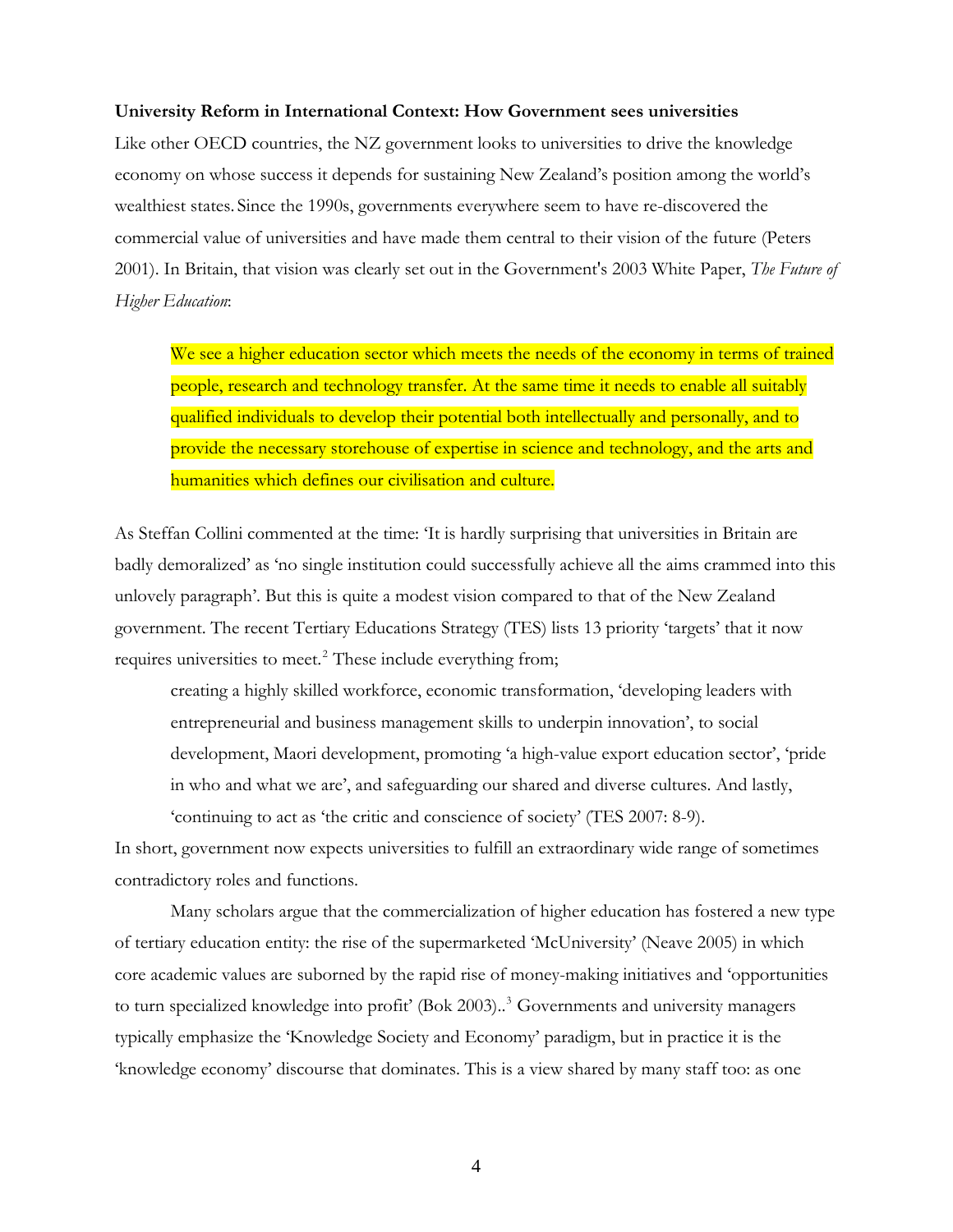informant put it, far from neoliberalism being over, this was simply 'a phase of consolidation, when the neoliberal reforms become entrenched and normalized' (Kelsey).

In my view that argument is too simple. While it is certainly the case that government increasingly seeks to exploit the commercial value of universities in the emerging global 'knowledge economy', in New Zealand a new set of discourses has emerged around universities and their role in society, one that tries to bring together a plethora of different (and often contradictory) visions that go beyond neoliberalism and commercialisation. What we are witnessing is not the death of the traditional liberal idea of the university so much as a shift to a new multi-layered conception in which universities are now expected to serve a plethora of different functions, social and symbolic as well as economic and political.<sup>[4](#page-15-1)</sup> Milojevic identifies no less that six different models or visions of the contemporary university: (Milojevic 1998): These include the University as;

- 1. **a corporation**; an independent and autonomous business, or place for vocational training.<sup>[5](#page-15-1)</sup>
- 2. **place of/for academic leadership**, acquisition of knowledge, search for truth. <sup>[6](#page-15-1)</sup>
- 3. **cultural coordinator for the nation**; the body that educates people for citizenship [7](#page-15-1)
- 4. **Poliversities and multiversities** instead of universities and even diversities.
- 5. emerging **global electronic university**;
- 6. a **community-based institution**, whose main function is public service and outreach.

The competition between these bundled models is one of the reasons why university life has become so stressful for university staff, particularly academics. Academics are now subject to more forms of accountability than almost any other public service professional - and considerably more so than politicians, government officials or journalists.<sup>[8](#page-15-1)</sup>

### **How are these neoliberal reforms affecting university staff and students?**

From my interviews and observations 3 issues emerge;

- 1. Government intervention in tertiary education
- 2. Commercialisation
- 3. The PBRF research assessment exercise

#### **1. Government intervention in University research**

Many features of the current tertiary education funding regime originated from the neoliberal experiment of the 1980s when New Zealand experienced the most radical application of neo-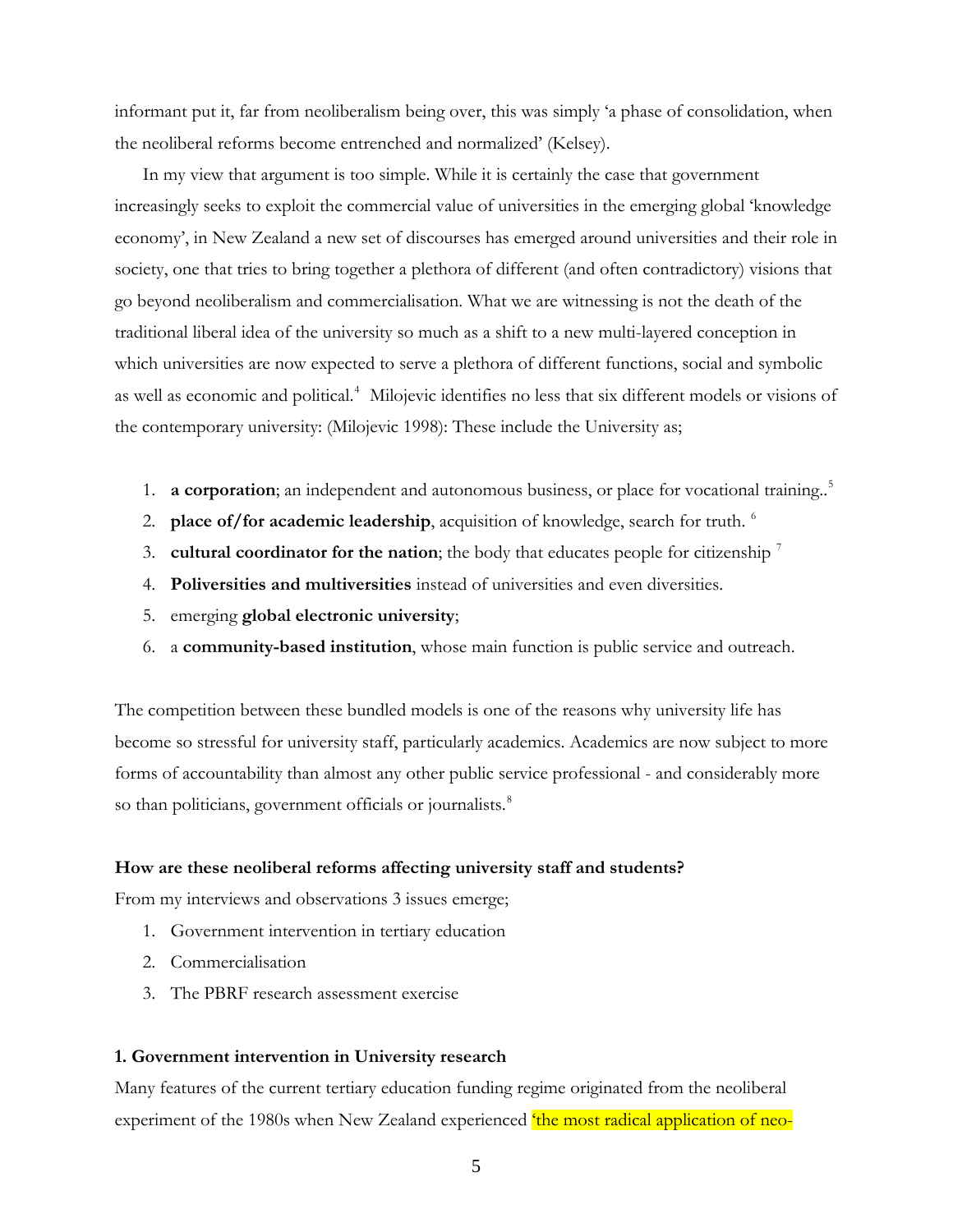conservative policies in the English speaking world' (Bruneau and Savage 2002:121). <sup>[9](#page-15-1)</sup> As in the UK, 'rhetoric about freedom, decentralization, and the end of government control combined in practice with greatly increased centralization and bureaucracy' as government pursued its goal of a more privatized system (Bruneau, Savage, and Canadian Association of University Teachers. 2002).

Whether or not that neoconservative experiment has ended is a topic of much debate in New Zealand, but most interviewees expressed the view that we had entered a 'phase of consolidation' rather than one of retreat, and that the past 3 Labour governments had made little attempt to reverse the neoliberalization process or relinquish control over the sector.<sup>[10](#page-15-1)</sup> If anything, the level of state intervention has increased, particularly through the way funding is targeted. The 2007 Tertiary Education Strategy states that future investment will be geared: *to maximize tertiary* education's contribution to our national goals [...] and what the government expects the tertiary education system to contribute (TES 2007: 4).<sup>[11](#page-15-1)</sup>

In the 'new funding environment' universities are required to demonstrate that their education and research are contributing to positive economic, social, cultural and environmental outcomes for New Zealand. University funding (which is now termed 'strategic investment') is to be explicitly linked to specific TEC goals and to narrow measures of 'relevance' that leave little room for funding of basic, non-applied scientific research. This is unfortunate because, as some informants pointed out, such basic research often leads to serendipitous scientific discoveries with unforeseen applications.<sup>[12](#page-15-1)</sup>

The investment approach has constructed a whole new regime of accountability around the instrumental notion of research as an 'investment' that can be measured in terms of its financial returns and political utility.

#### **What this means in practice is:**

- 1. Firstly, increasing direction of research funding into areas that conform to Government policy agendas and a focus on research that Government considers will have the greatest positive impact on national social and economic performance (in the words of one informant, areas 'like grass-growing and dairy production, or reducing methane emissions in cows').
- 2. Secondly, in the words of the DVC Research at Victoria University, increased pressure on universities 'to play an explicit role in the promotion of economic growth and to demonstrate the commercial applications of research.' (Quigley, 2007: 4)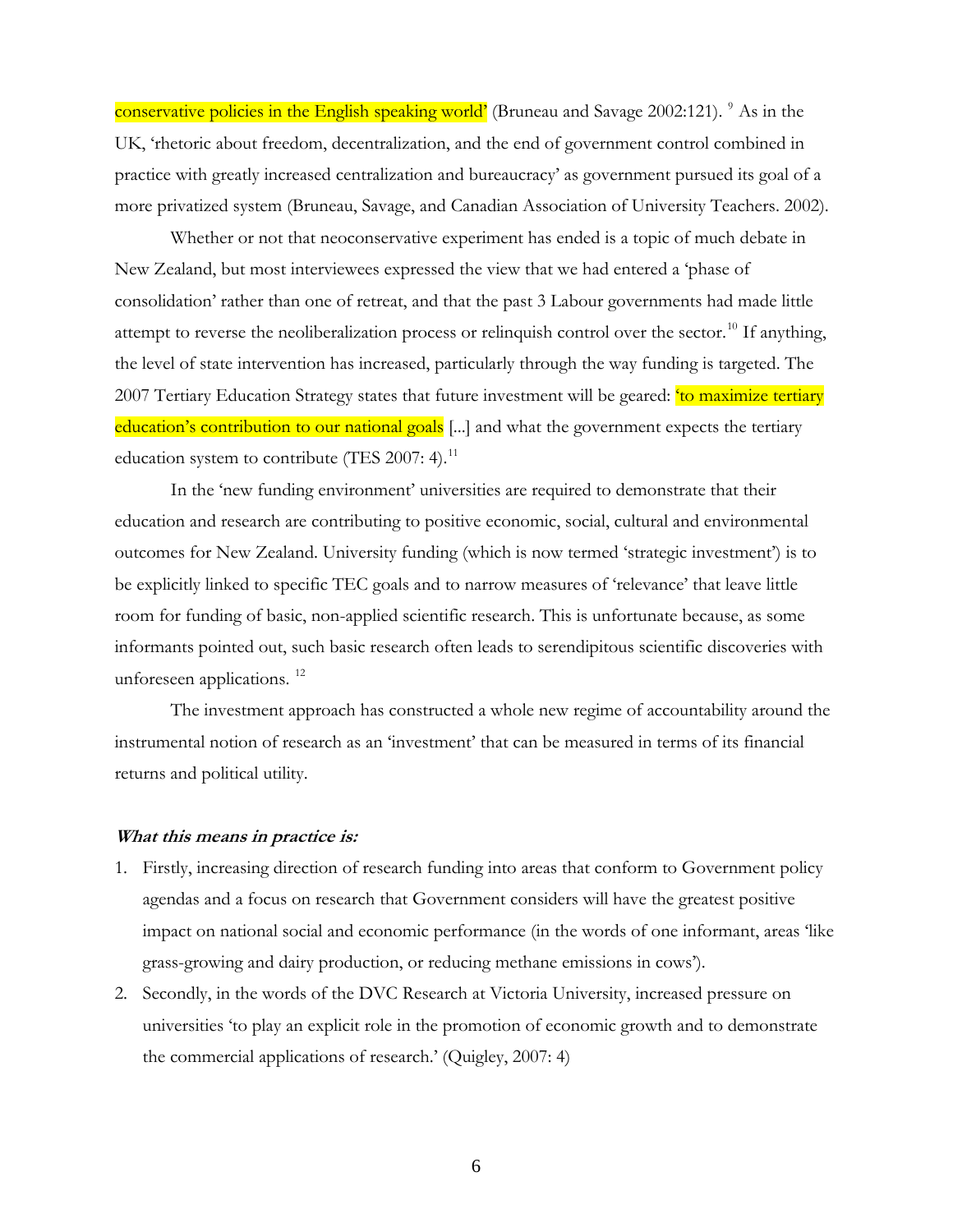This new 'investment approach' replaces the old funding model based on the number of or equivalent full-time students (or 'EFTS'). That previous model had been spectacularly successful in increasing the number of students in tertiary education but it also resulted in a proliferation of private tertiary providers and courses of dubious academic or vocational merit (of the infamous 'Twilight Golf' kind). The model also made no financial distinction between teaching-only and research-active institutions, or public and private providers; i.e. it gave no recognition to the research function of the university.

While the new funding framework goes some way to correcting the anomalies of the previous bulk funding 'bums on seats' model, it provides very limited new funding for universities. And although universities overall have benefited financially over other tertiary providers, the benefits are very uneven across the university sector, and the emphasis on research excellence has fuelled accusations of 'elitism' and fears about a 2-tiered university ranking system.

#### **2. Commercialization of research - and Academia**

This emphasis on applied research is consistent both with the government's view of universities as sites for training an educated workforce and the more recent idea of harnessing universities for its Economic Transformation Agenda - what critics have termed 'academic capitalism'. The University of Auckland has performed particularly well in this new environment. It has made a virtue of its entrepreneurialism in turning intellectual property into marketable commodities – so much so that staff have nicknamed the Research Office the 'Revenue Office'. The University's Profile proudly proclaims:

The University of Auckland encourages the commercialisation of its research, thus making a significant contribution to New Zealand's economy. The market capitalisation of companies spun out of the University is around \$NZ650 million while a New Zealand Institute economic report has shown that for every dollar generated by University research seven dollars of value is created in the regional economy.<sup>[13](#page-15-1)</sup>

Our web-pages and promotional literature boast how much money the university generates and how many patents it has created. The New Zealand Committee of Vice Chancellors now makes its case for increased government funding not on the international excellence of its scholarship and teaching but on the commercial potential of its research and the better 'value for money' it provides compared to the Crown Research Institutes.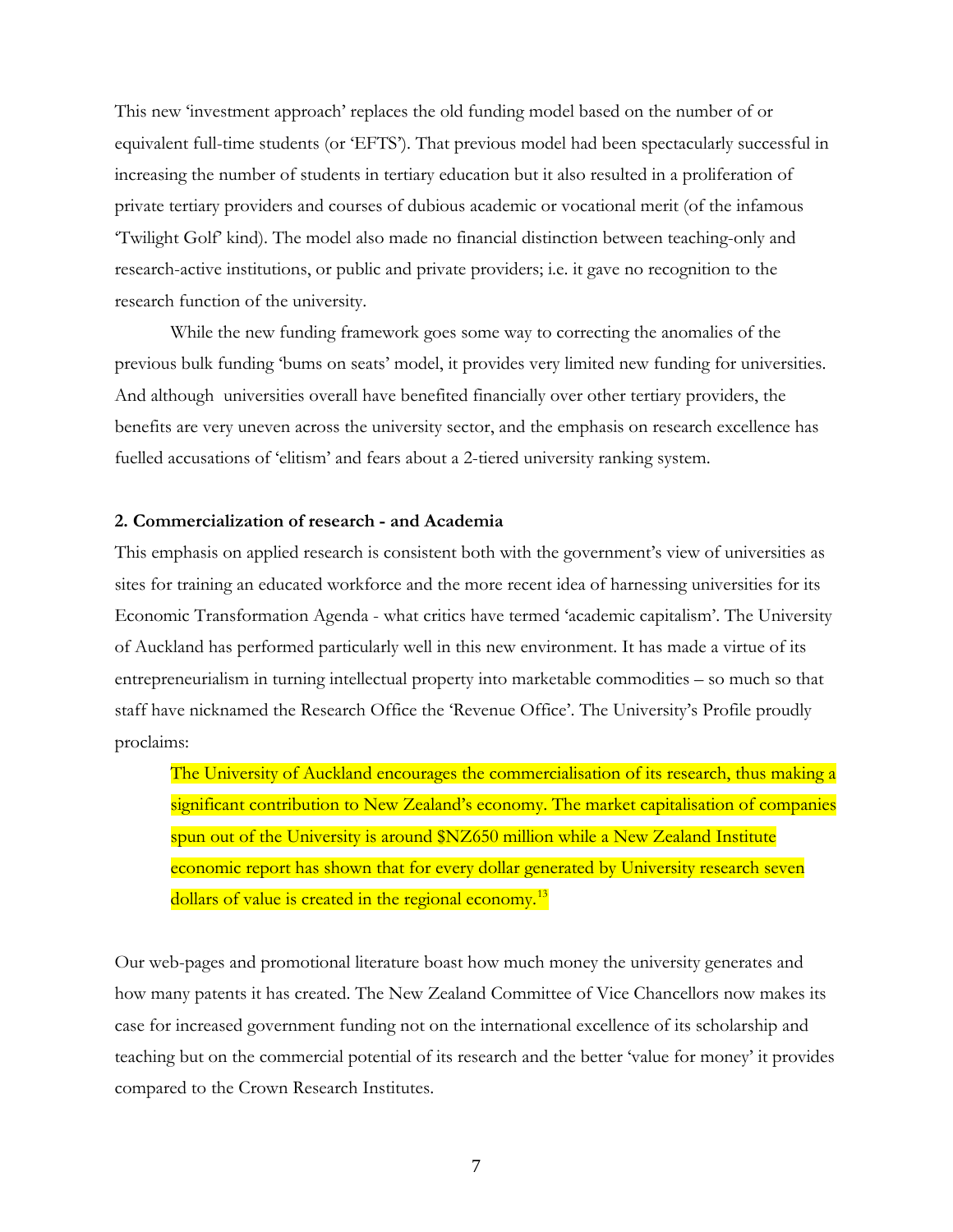Most interviewees concurred that University research had become much more commercially oriented. The wholesale import of metaphors and concepts from business and accountancy has dramatically changed the way we think and talk about the University. 'Strategic plans', 'target setting', 'benchmarking', 'academic audits', 'quality assurance', 'annual performance review', 'performance indicators' – these terms, which were quite alien to the university environment 15 years ago, have now become the dominant discourse. As one academic from Victoria University puts it:

Today research is not seen as primarily academic, or necessarily connected to scholarship and teaching. Instead research is seen primarily as a source of income to the University either through the creaming-off of external research grants or more recently through the government-funded PBRF system.

What effect is this politically-tuned commercialization having on staff research? Deans and HoDs are now much more aware of individual research performance and are increasingly obligated to pursue the University's financial targets and strategic goals of increasing graduate research students and doubling external research income to \$270 million. Yet no one could explain the logic behind these targets, or why we had arrived at the magic figure of \$270 million. 'It's aspirational' was how one university manager put it. By contrast, most staff described it as yet another example of the way 'research policy is being driven by accountants' rather than researchers.

Increasingly staff are having to look overseas to fund 'basic research' the funding provision in New Zealand is so poor. Many staff said they had given up trying for a Marsden grant, the only source of 'blue skies' research funding, describing it as 'a lottery': it has just a 7% success rate for Social Science applications, for example. Others said the compliance and overhead costs were so high they were often better off not bothering. As one science researcher remarked:

*Would I be just as good playing on my own at the bench with hardly any money although getting more publications out of it? Possibly. I'd have more time to travel; I'd have a lot less worries, more time to really think.* 

Another spoke about how she heard a colleague say:

*I got a Marsden FastStart and it was just a terrible waste of time because I had to do all this administration and it stopped me doing my research.*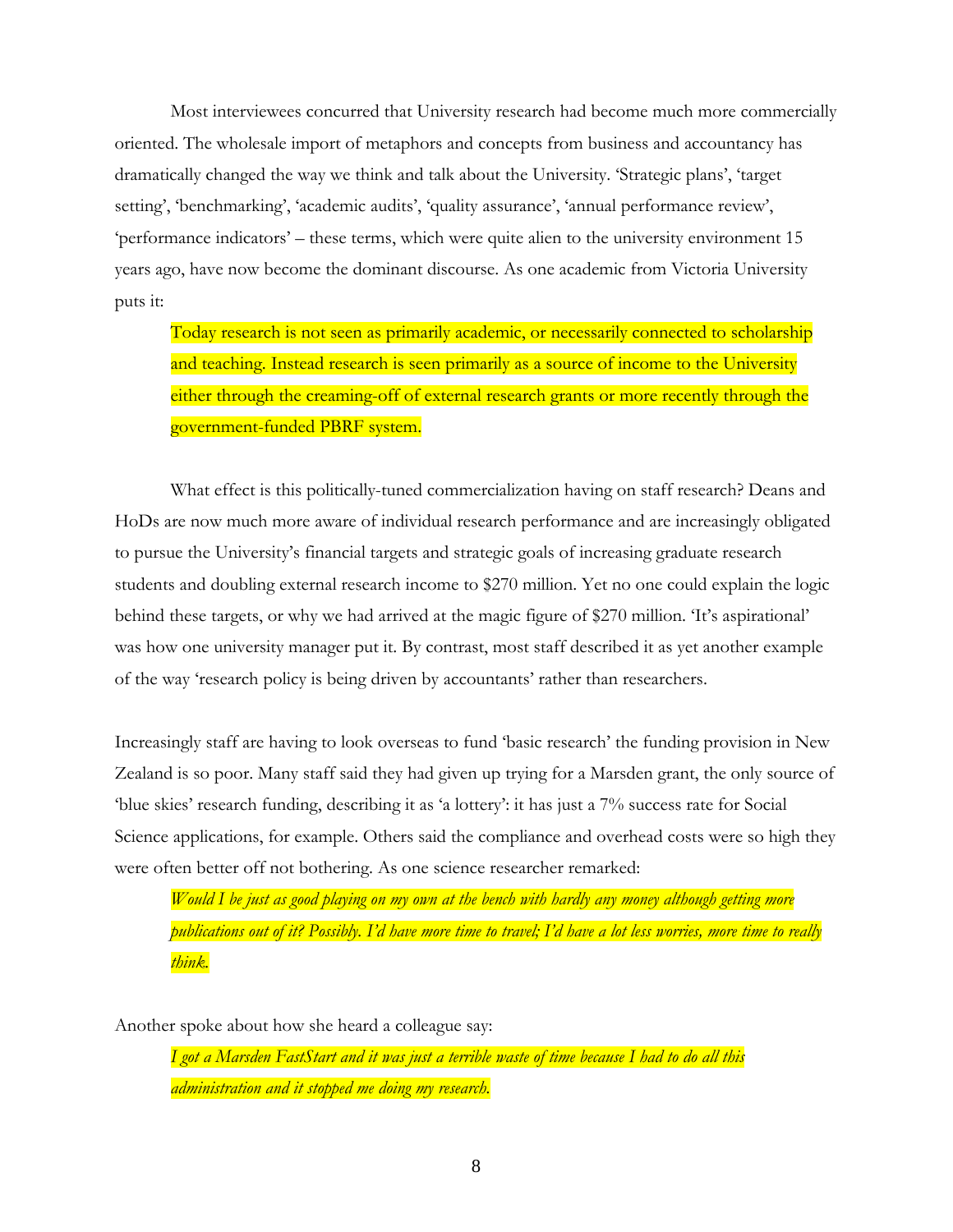Motivating staff to apply for Marsden funding is now a major challenge in some faculties. Whether the net effect of all this has been to drive staff towards more commercializable fields of research is debatable: anecdotal evidence suggests the shift has simply been tactical; i.e. at least in the social sciences, researchers have learned how to play the game and now re-package their proposals using the language and protocols of applied science.

Where we do see more evidence of commercialization is the student population. In May 2008 University managers sent out an email alerting all staff to the dangers of a new website, apparently hosted by the UoA, offering to buy and sell past exam scripts. What we later discovered was that the creator of this venture was a second-year university student in the Business School who in 2007 had won the prestigious university Spark Entrepreneurship Award for his website 'unifriend.co.nz'. Students are also being encouraged, it seems, to commercialize their intellectual property.

#### **3. The 'PBRF' Research Assessment and its implications**

Perhaps the most significant change to the university research environment has been the introduction of the Performance Based Research Fund. The PBRF is the peer-review system designed to assess the performance of researchers and assign a score based on the quality of an individual's publications, contribution to the research environment, peer-esteem, external research income obtained and number of PhD students produced. On balance, most staff appeared to support the PBRF - not only because it's net effect has been to 'shift funding to the Universities from Institutes of Technology/Polytechnics' (Education Counts 2008) but primarily because, for the first time, it recognizes research as a major element of what universities do, and how they differ from other TEOs. Although the PBRF has contributed to a more competitive environment, staff welcomed the fact that it provides a measure of excellence *not* based simply on the amount income generated. Others said it had actually encouraged more collaboration and international cooperation. It had also given Faculties and Departments a new and independent source of income.

On the negative side, staff noted that the PBRF had fuelled institutional rivalry and internal divisions. 'It has created a two-class system', one HoD explained; 'you have the very research successful who have large pots of money, millions of dollars, big research groups, lots of PhD students … And then you have people who don't have the research funding, who don't have the graduate students'. Another said it encouraged an attitude of selfishness': People were 'less prepared to do the admin jobs' and use PBRF as excuse'. The PBRF has also changed the way people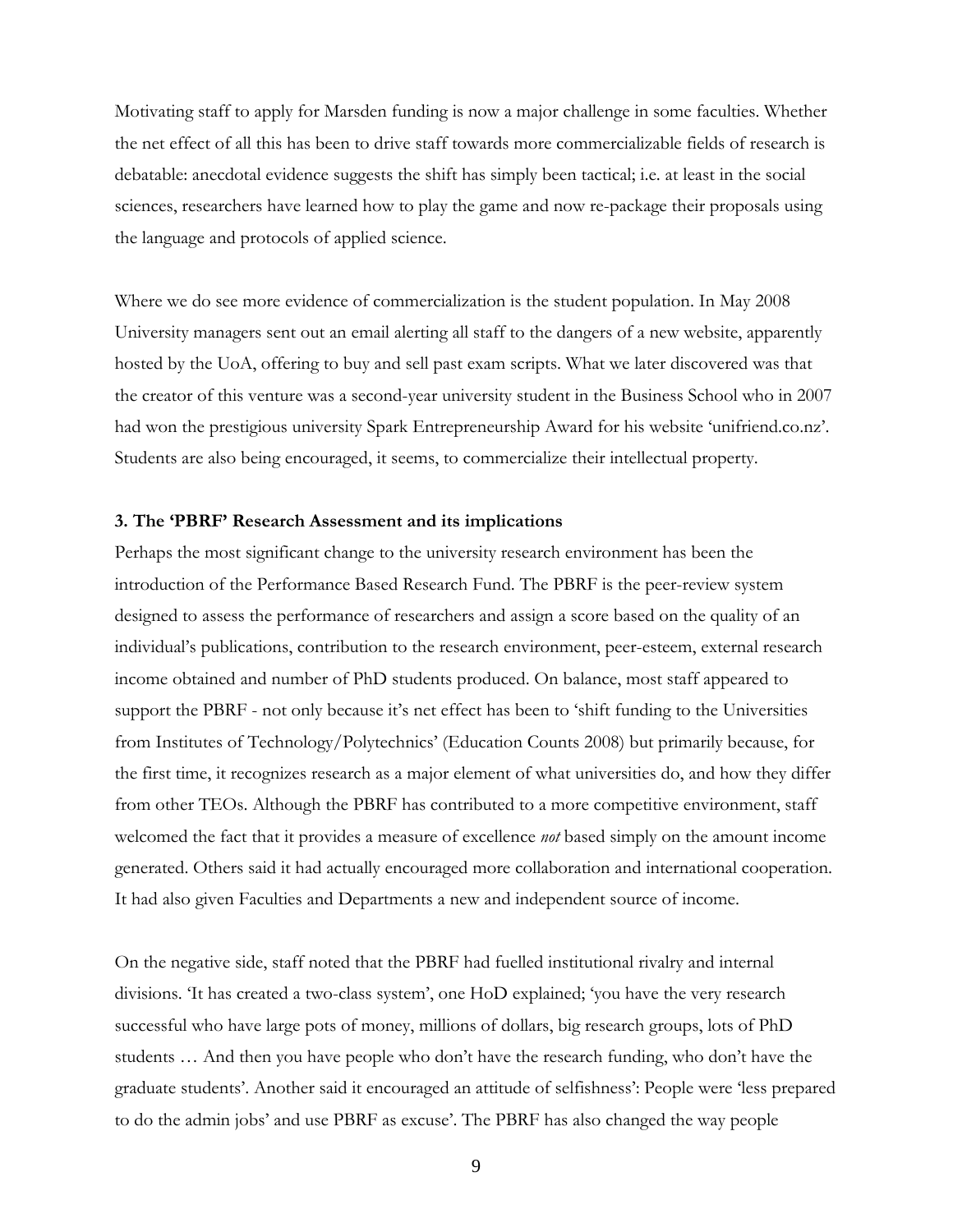disseminate research findings, encouraging a more short-term approach; a focus on articles rather than books and a proliferation of outputs (what some call the 'salami effect': i.e., slicing up findings to produce several small papers rather than just one, well-honed publication). Staff in the social sciences reported that by according higher status to articles published in international journals, the PBRF implicitly de-values local journals and New Zealand-based research.

Preparing for a PBRF exercise is an extremely time-consuming process that has also fuelled inter-university rivalry and gaming, including the poaching of star researchers from other institutions and attempts to hide less research-active staff so that they would not be counted in the overall tally. The most interesting finding was the apparent dislocation between the PBRF and the government's applied research which seem to be pulling researchers in different directions. As one Head of Department summed it up;

In business and economics there's a mismatch in research between what people think we do and what we actually do. The problem is that the top journals in our field basically don't publish work that is very practical or applied. They want stuff that's got some theory behind it. The research that's published in our top journals has little relevance today. It might have relevance in 10, 15 years time, but not to the practical business problems of today'.

I.e. in some disciplines the leading journals don't want to publish work that is 'applied' and, by implication, short on theory, although government funding is targeted to applied research..

 Another key effect of the current funding regime and its emphasis on differentiation and commercialization is the pressure it places on universities to brand themselves. But this emphasis on promoting 'the university brand' spurs a parallel concern to protect that brand from adverse publicity which often leads to bureaucratic closure. The 'draft Policy on Institutional Research' tabled at Research Committee in 2006 exemplifies this. The policy sought to make it compulsory for any UoA academic wishing to conduct research on the University or its policies to gain prior approval from their 'line manager'. The proposal was eventually squashed, but it is a cause of concern that such a policy of censorship could have been seriously mooted.

## **Conclusions**

The key question raised at the outset was what new kinds of political subjects and subjectivities are being created as a result of these changes? And what do these patterns tell us about wider trends in the progress of neoliberalization? Let me conclude by extrapolating some general observations about the new regime that is being forged as a result of the reforms: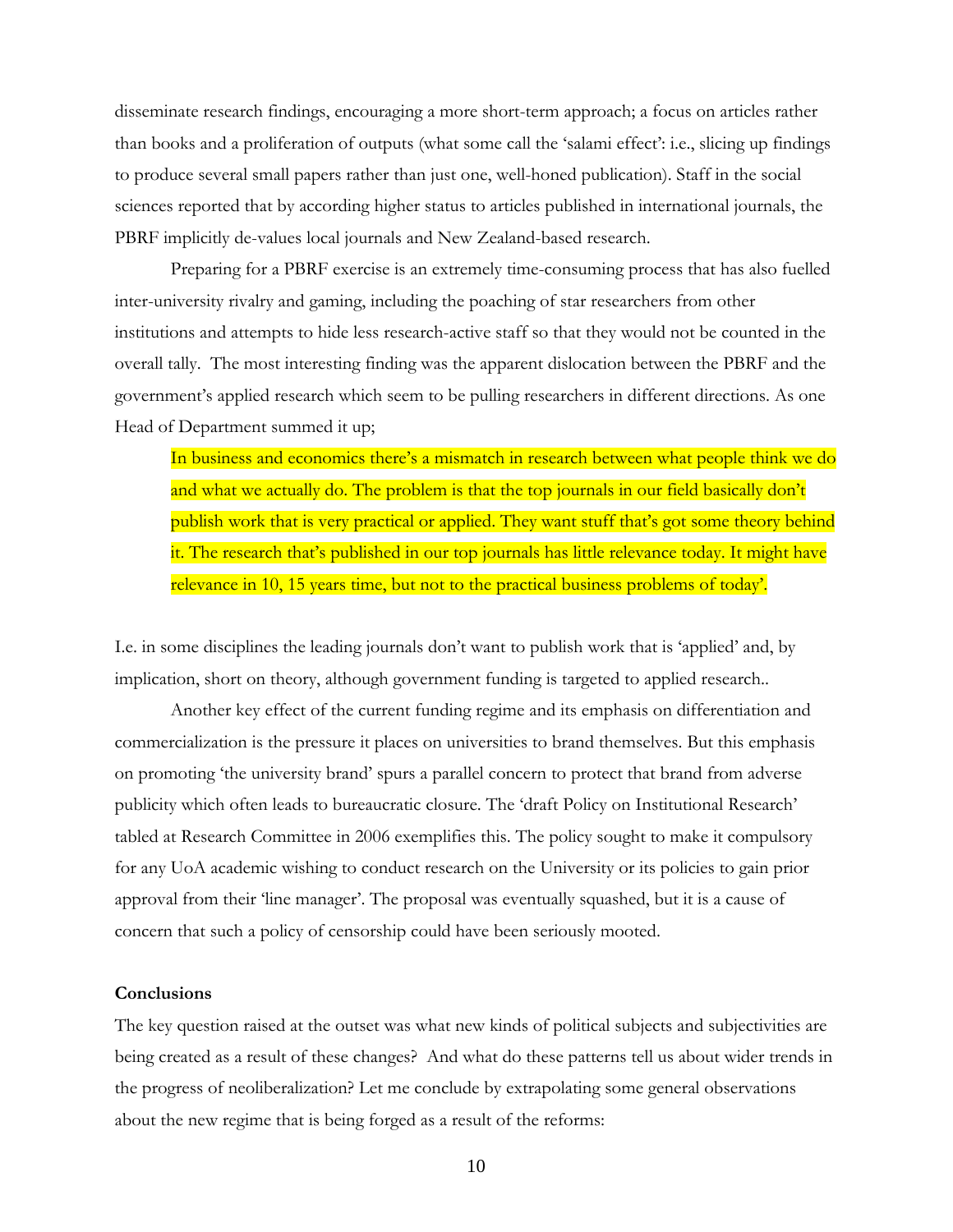#### **1. Changes in the self-understanding of the university**

In response to the government's economic agenda, the UoA's management team increasingly defines the university in term of its commercial interests and entrepreneurial output. Despite the other competing visions, the 'knowledge economy' is the dominant discourse today . As Grant Duncan observes, '[g]one is the old ideal of the "impartial, disinterested pursuit of truth"; the new guiding institutional principles is the 'political-economic value-added' vision (Duncan 2004: 4). The university's main role now appears to be to 'help maximize wealth and minimize social and environmental risks' (2004: 4).

 At the same time, increased pressure to commercialise research and protect the institutional brand has made universities far more 'risk averse'. This, in turn, often fuels bureaucratic closure and censorship or, more typically, 'self-censorship' as staff internalize management's norms and policies for protecting their institution's reputation. For academics, however, there is real sense that the principle of academic freedom is being undermined by an insidious 'culture of compliance' which results from centralization of power and decision-making *within* the universities, and reluctance or fear to challenge management decisions. University management teams have not only arrogated to themselves the role of 'speaking *for* the university'; increasingly, they now claim *to be* the University, and relegate staff, alumni and students to the role of 'stakeholders' – along with parents, industry and government. This discursive turn represents a major symbolic and conceptual shift in power relations and in the institutional self-awareness of NZ universities, as was illustrated in the conflict (and staff strike) that erupted in 2005 and the dispute over the University's Draft Strategic Plan.

However, conflicts over academic freedom do not only take place between management and academics. They play out at a higher level as well: between university management and the government, with the University Vice Chancellors in New Zealand warning that the government's new funding system is threatening 'institutional autonomy'.

#### 2**. The erosion of trust and professionalism**

As in the UK, the new regime of 'quality assurance' means that the assessment criteria have to be made explicit and measurable, which entails scrutinizing mountains of documentation, producing lengthy paper trails for review, and various other technologies of 'auditability' (Power 2002). All this has generated a small industry and consultants, contractors and 'experts' who 'volunteer' to serve on the various subject review panels.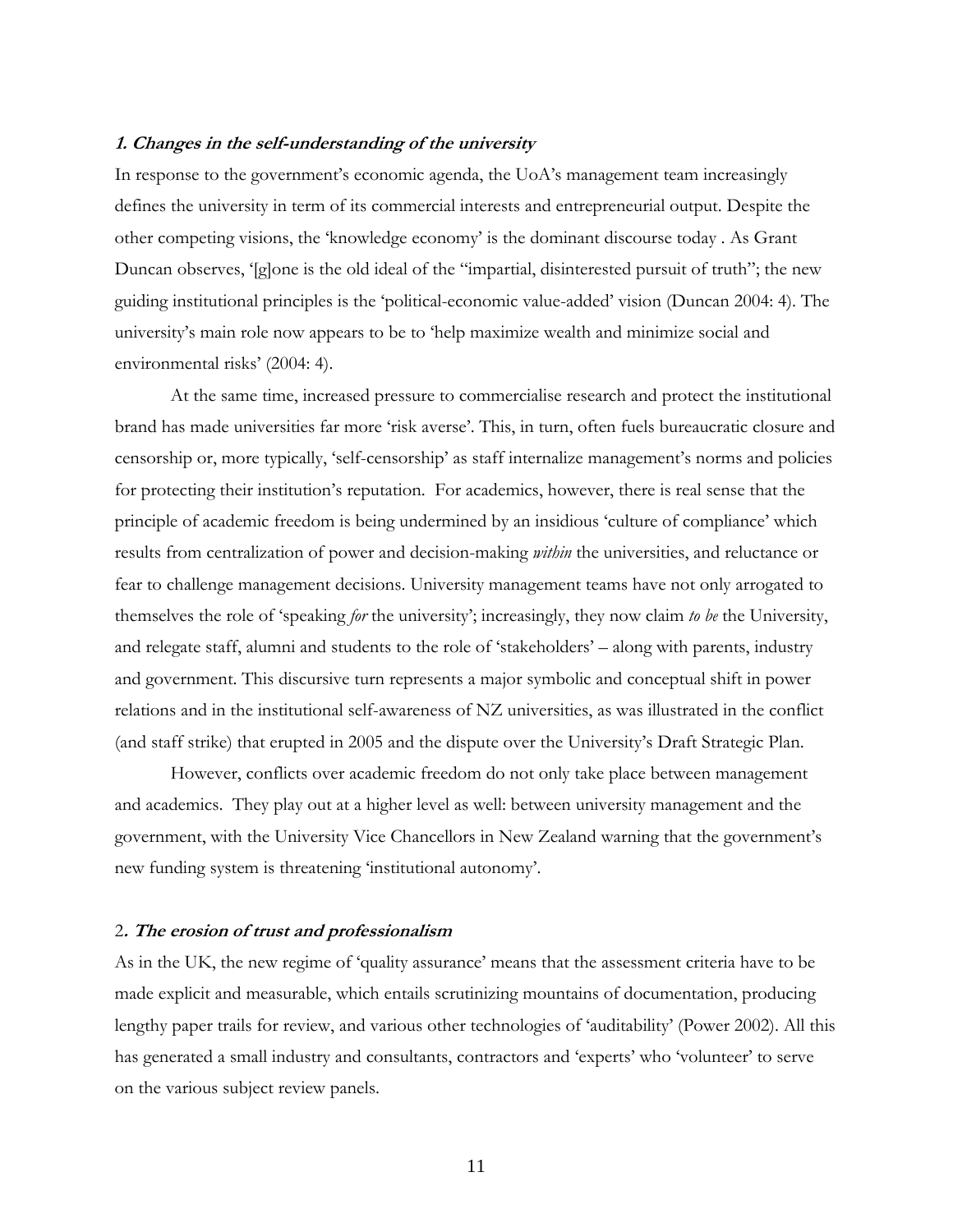The reform process has led to the replacement of professional relationships based on collegiality and trust with a regime of measurement, performativity and surveillance. As Roberts (2007: 361-2) observes,

It is consistent with the logic of neoliberal reform that academics, like teachers, will be regarded – explicitly or implicitly – as *untrustworthy* beings. The obsession with "accountability" under neoliberalism assumes that teachers and academics must have their "performance" monitored and assessed regularly to avoid "slacking off" or "provider capture".

This pattern seems to be part of a wider trend towards the de-professionallisation and proletarianization of academic work (Radice 2001; Harvie 2006). Hugo Radice has also written about the curious parallels between this system and the traditional Soviet model of centralized planning (Racice 2008).

#### **3. Who are the 'new subjects' of academia?**

While staff do not necessarily internalize that image of themselves, the effect of constant scrutiny and surveillance (as Foucault demonstrated long ago) can and does profoundly influence an individual's sense of self and worth. But this is consistent with the way neoliberal governmentality works: As Stephen Ball (Ball 2003) – echoing Nikolas Rose - observes, the new mode of state regulation has made it possible to govern in an 'advanced liberal' way, one that 'requires individual practitioners to organize themselves as a response to targets, indicators and evaluations. To set aside personal beliefs and commitments and live an existence of calculation'. The new 'performative worker', he argues, is 'a promiscuous self, an enterprising self, with a passion for excellence.' As Peters concludes for NZ:

The ideal citizen, it seems, is a sophisticated, competitive, innovative and enthusiastic participant in the global economy, ever ready to apply what he or she knows (from research or other activities) to the goal of creating a "prosperous and confident nation"(PBRF Working Group 2002:4, cited in Peters 2007: 363).

The counterpart of this ideal academic subject is an ideal university graduate, who will go on to drive the 'knowledge economy':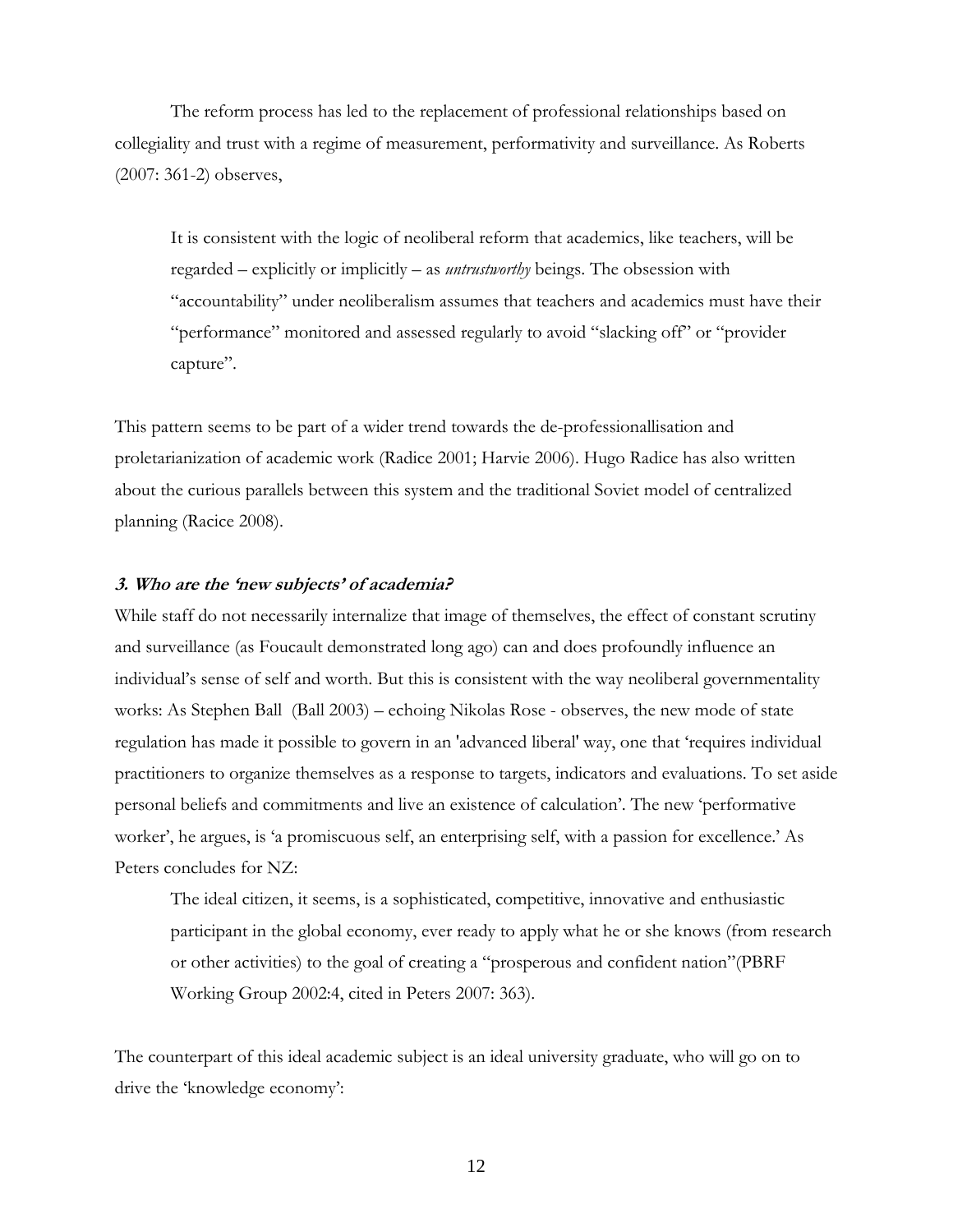The current and future needs of employers and of learners demand a strong focus on the broad set of competencies needed upon graduation. According to Harvey et al, what employers want now and in the foreseeable future 'are intelligent, flexible, adaptable employees who are quick to learn and who can deal with change' (New Zealand Vice Chancellors' Committee 2006:5).

The new university environment creates winners and losers: for some, it provides opportunities for fast-track promotion and success in the openings within academic management. For others it 'portends inner conflicts, inauthenticity and resistance' (Ball 2003).

# **4. The new ethic governing academic activity?**

Research assessment and teaching quality exercises have produced a culture of performativity and an institutional obsession with research ratings and rankings in international league tables of excellence. While most academic staff supported the research assessment exercise, one of its negative effects has been to cement 'more deeply in institutional consciousness than ever before' the notion that 'research is a competitive, self-interested, instrumental, outputs-oriented process' (Roberts 20007: 362). As many critics have noted, the new emphasis on performativity is supposed to encourage transparency but in reality tends to have the opposite effect, producing opacity and complicity 'as individuals and organizations take ever greater care in the construction and maintenance of fabrications' (Ball 2003). Maintaining fabrications, or 'playing the ratings game', has become an ever-more prevalent aspect of contemporary university life. However, it is not so much that a new ethic of commercialization or perforativity has come to supplant the traditional liberal/Humboldtian idea of the University; rather, we are witnessing in many universities today is a competition between contrasting models or visions of the university which are driving academic activity in a number of different and often quite contradictory ways.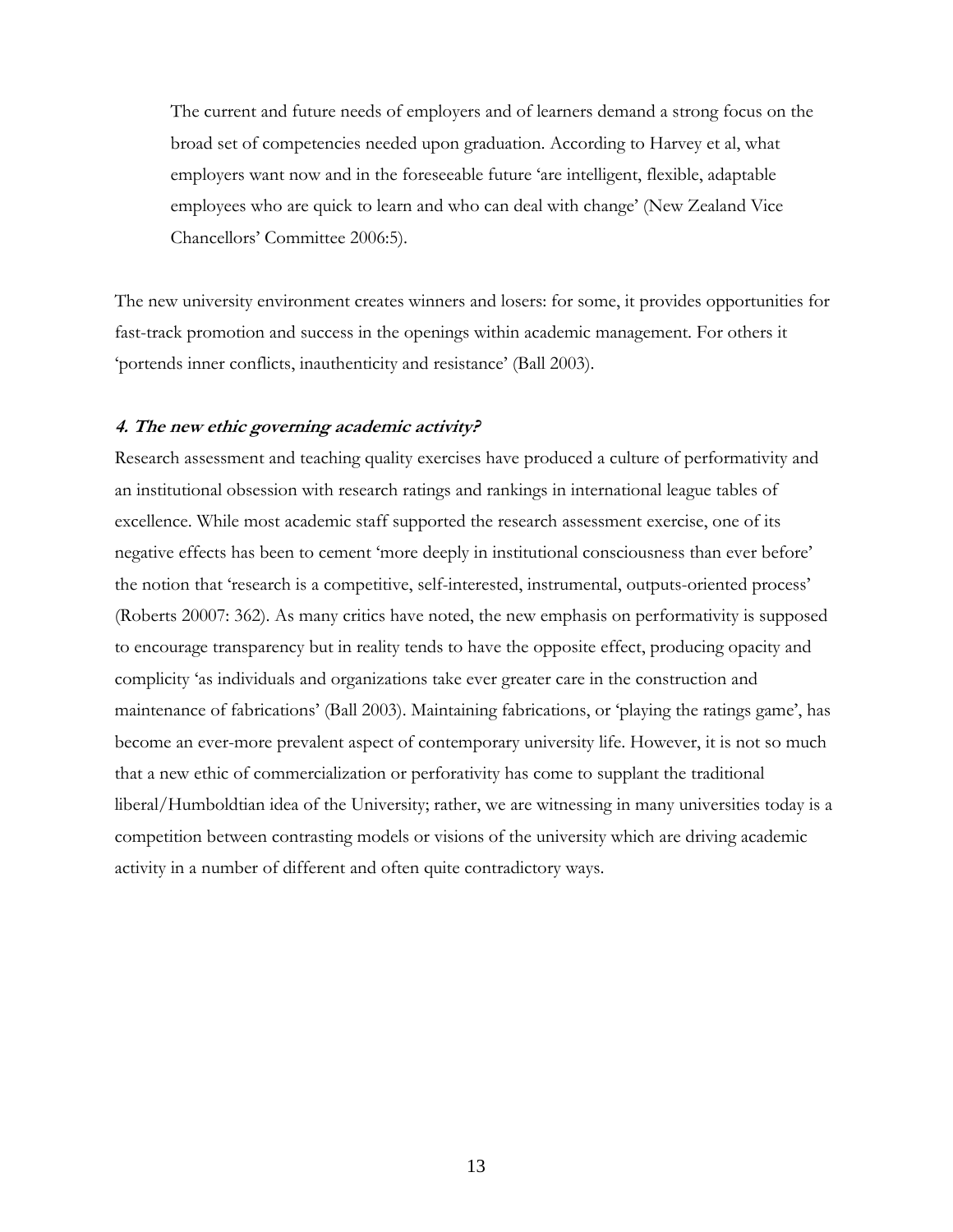- **Baert, P., and A. Shipman. 2005. University under siege? Trust and accountability in the contemporary academy. European Societies 7 (1):157-185.**
- **Ball, S. J. 2003. The teacher's soul and the terrors of performativity. Journal of Education Policy 18 (2):215-228.**
- **Bok, Derek Curtis. 2003. Universities in the marketplace: the commercialization of higher education. Princeton, N.J.: Princeton University Press.**
- **Bruneau, William A., Donald C. Savage, and Canadian Association of University Teachers. 2002. Counting out the scholars : how performance indicators undermine universities and colleges. Toronto: J. Lorimer.**
- **Committee, New Zealand Vice-Chancellors'. 2006. The distinctive contribution of universities.**
- **Lyotard, J.-F. 1984. The Postmodern Condition: A Report on Knowledge, Theory and History of Literature, 10. Minnesota: University of Minnesota Press.**

Milojevic, Ivana. 1998. Women's higher education in the 21st century. *Futures* 30 (7).

- **Neave, G. 2005. The supermarketed university: reform, vision and ambiguity in British higher education. Perspectives: Policy and Practice in Higher Education 9 (1):17-22.**
- **Olssen, M., and M. A. Peters. 2005. Neoliberalism, higher education and the knowledge economy: from the free market to knowledge capitalism. Journal of Education Policy 20 (3):313-345.**

**Readings, Bill. 1996. The University in Ruins,. Cambridge Mass: Harvard University Press.** 

**Smith, Dorothy. 2002. Institutional ethnography. In Qualitative research in action, edited by T. May. London: Sage.** 

#### **Notes**

 $\overline{a}$ 

<sup>&</sup>lt;sup>1</sup> *Brief History:* During the 1980s, NZ underwent a major social and economic transformation that was to impact on all aspects of its culture and society. From being a highly regulated, centralized agricultural economy geared to servicing the UK market, NZ in the 1980s embraced the free-market doctrines of the Chicago School with the zeal of convert. The first country in the world to have created a welfare state and widely regarded as a model of moderate social democracy, New Zealand in 1984 also became the first country to comprehensively dismantle its welfare state. Even more striking was the fact that it was a Labour government, under David Lange, that initiated the process of deregulation and privatization that were to become the standard hallmarks of neoliberalism. Throughout the late 1980s and under the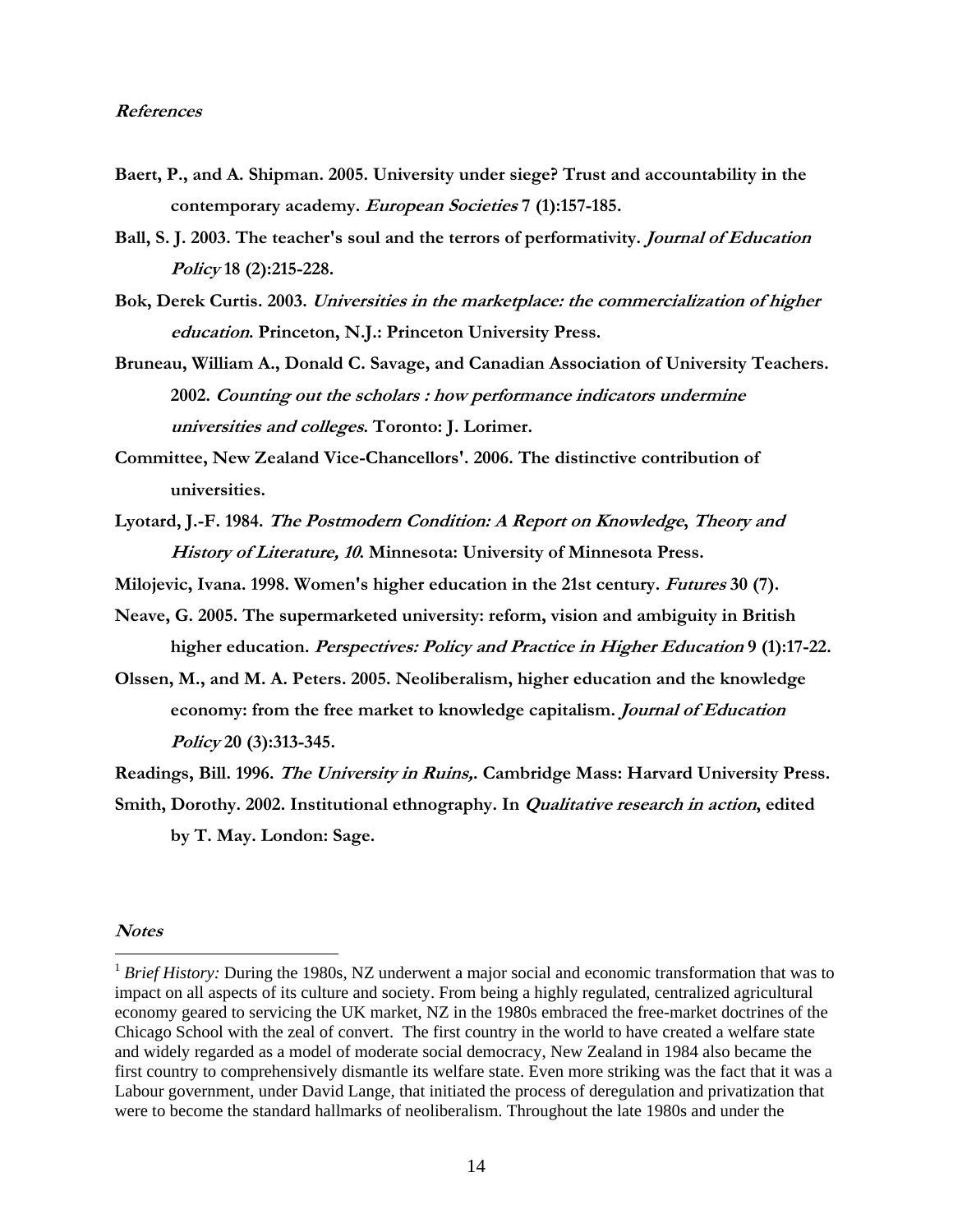various National governments of the 1990s, New Zealand became a laboratory for the New Right with the 'most extensive application of neo-Conservative policies in the English speaking world' (Bruneau, Savage, and Canadian Association of University Teachers. 2002)Often described as 'more Thatcherite than Mrs. Thatcher' , the 1984 Labour government sold off over an estimated \$11.5 billion of state assets and set about introducing market principles and New Public Management throughout the public sector (Bruneau, Savage, and Canadian Association of University Teachers. 2002) .

 $\overline{a}$ 

Putting NZ in a wider historical and global context: the NZ tertiary education reforms are not untypical of what is happening elsewhere in world, particularly the English-speaking world, but the size of the country (4 million: 8 universities) and the radical nature of the reform process make it a useful 'laboratory' in an analytical as well as political sense. For better or worse, NZ provides a microcosm of the sort of policy changes and their effects that neoliberalization has engendered. The new Labour government of Helen Clarke elected at the end of 1999 promised to bring to a halt these Right-wing policies and sell-offs. Helen Clark has termed the present era as 'post-neoliberalism'. After 9 years under successive Labour administrations, how much has changed? From the point of view of academic staff, very little: the neoliberalizing trends set in motion in the 1990s have continued. In the view of many union officials, this was largely because the costs involved in reversing the reforms was perceived to outweigh the benefits of doing so. Also, higher education was not considered a priority by government. <sup>2</sup> These are organized under Strategic Goals: 'Economic Transformation'; 'Families, Young and Old', and 'National Identity'.

<sup>3</sup> Lyotard predicted in 1984 that in future knowledge would become commodified and that the overarching aim of research, from the point of view of those who fund it, will be pursuit of the goal of power. "Scientists, technicians and instruments are purchased not to find truth, but to augment power" (Lyotard 1984:46)

<sup>4</sup> Government no longer conceptualizes universities primarily as sites for reproducing national culture, or educating people for citizenship or equipping individuals with a broad, critical liberal education. Rather, it expects universities to produce *all* of these plus its Economic Transformation Agenda, its focus on commercialization of knowledge, and its goals for social inclusion and nation-building.

<sup>5</sup> This scenario is based on the reality of globalisation, reduced government support, and pressure for getting funds. It is defined as student-based only in terms of students being 'consumers'. As Milojevic adds, this model is actually a reality of many universities, with directors concentrating mainly on acquiring means for further functioning. Many universities, especially in the North, are pressured to turn towards this model, if they are to survive in the future.

<sup>6</sup> The main focus here is on teaching - passing on of acquired knowledge to students; and research - the expansion of the knowledge base of university disciplines, although these ideals have always been challenged by external realities.

 $<sup>7</sup>$  This is a role that universities in the North are fast losing as government funding declines and where universities</sup> no longer serves as an ideological 'arm' of the nation state.

<sup>8</sup> These include government agencies, quality assurance inspectors, internal assessors, external examiners, research assessment panels; financial managers; Heads of Department or institutional linemanagers, and of course, students, peers and the international research communities to which most academics belong.

<sup>9</sup> What began as a Labour-government led revolution was continued by the National Party throughout the 1990s.

<sup>10</sup> Analysts have often noted that despite the *laissez faire* rhetoric of supporters of neoliberalism and their claims to the contrary, deregulation and marketization of the public sector does not mean less government and reduced state intervention: it simply shifts state involvement and disguises government intervention through complex funding formulae and the creation of various intermediary bodies whose professed independence from government is often highly questionable.

<sup>11</sup> 'The new system for tertiary education will promote a much stronger focus on quality and relevance of education and research outcomes. It will ensure that tertiary education organizations identify, plan for,